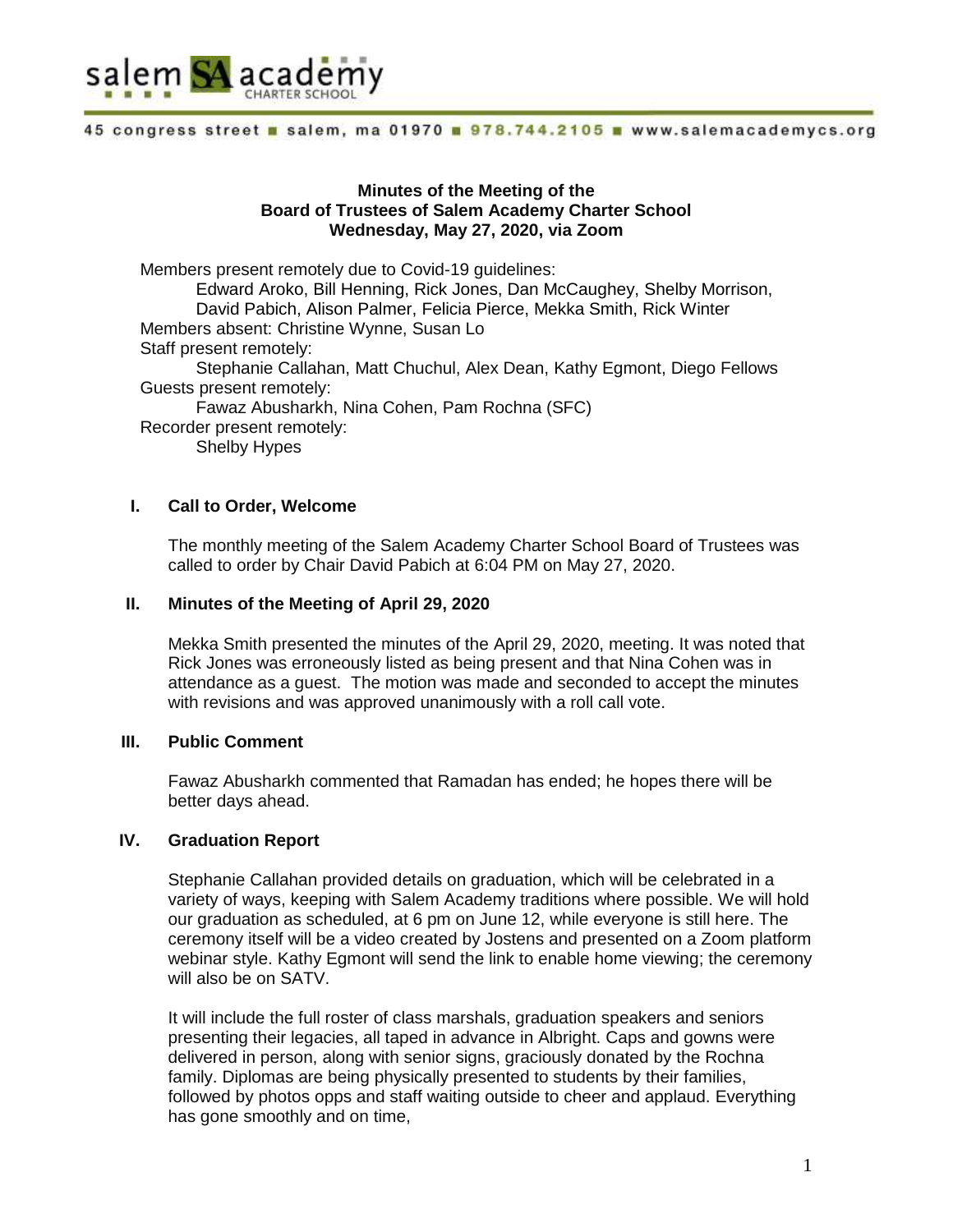

Diego Fellows has created a special website for the seniors and "senior spotlights' have been posted on social media highlighting each senior individually. The whole experience has proved very moving and validates the decision to celebrate now, rather than postpone events . Signing day will be June 1<sup>st</sup>, also the likely date of the senior parade.

# **V. SFC Report**

Pam Rochna reported that the SFC met via Zoom on May 4<sup>th</sup> and will meet again (remotely) on June 1<sup>st</sup>. The virtual platform has attracted more attendees and may be a good option periodically in the future. They helped to facilitate the Sean O'Neil award, given each year to a staff member nominated by their peers. This year's recipient is Leni De los Santos. The Rachel Hunt scholarship will be given to Dylan Higgins at graduation.

Because it was not possible to hold a staff appreciation lunch this year, the SFC will give all staff a SACS metal water bottle and note. The last activity of the year is the Honors Breakfast; ideas are still being entertained, and Board members suggested everything from "breakfast chubbies" to bagel certificates. It is likely to be a "grab and go" event as delivering to 130+ students is not feasible. Volunteers may be needed as well as food donations as this is not a funded event.

# **VI. Committee Reports**

## **A. Development Committee Report**

Kathy Egmont read a report from Christine Wynne, who was unable to attend tonight's meeting. She looks forward to the virtual toast to celebrate Salem Academy's gala sponsors and service learning partners. This will be a Zoom event. In the meantime, the Committee will use the month of June to raise the additional funds, about \$6,000 required to reach our \$60,000 Annual Fund goal. With anticipated pledges, this is feasible.

Special opportunities include funding the Rachel Hunt Scholarship or the new Service Learning Award (each \$500), one of several trustee prizes, or donating to cover the \$8,000 in additional expenses incurred with virtual graduation.

What is particularly important to notice is the active spirit of giving that we see all around us, from the Rochna family's donation of the senior signs to \$24,000 in the Covid-19 Emergency Relief Fund. If we are able to reach our Annual Fund goal, the SACS community will have raised in total \$84,000 this year, compared to less than \$25,000 just three years ago.

Kathy Egmont has shared this accomplishment with Bill Garr of the Read Foundation who in turn indicated that the Foundation expects to be able to support her funding proposal. Kathy reported that she had mentioned to Bill Garr, the consultant supporting the Read Foundation, the thought of establishing an endowment as well.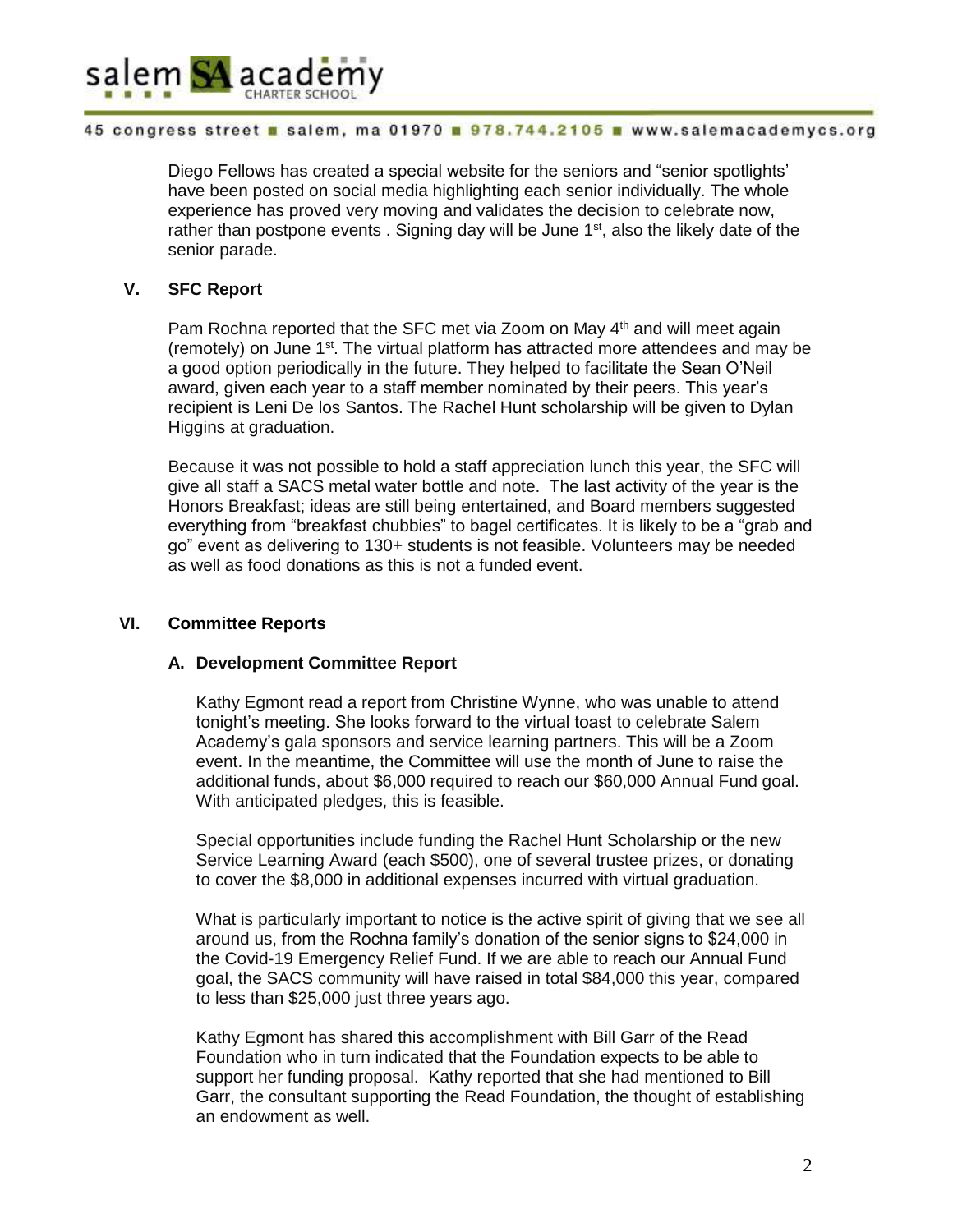

# **B. Finance Committee Report**

Financially, we are tracking on budget and anticipate breaking even at the end of the fiscal year in June. As Shelby Morrison reported, there have been no unexpected revenues or major expenses at this time. The Committee is taking a very conservative approach, focusing on three scenarios for the FY2021 budget—flat revenues (most likely), a small increase or potentially a decrease.

The crux of the issue is that we are required to submit a budget by June 30 but cannot budget with any certainty in the absence of a State budget, which will not be available until July and, in these uncertain times, remains an unknown factor. There are many rumors circulating re funding cuts, none of which can be verified. We do hope to receive some stimulus monies, amount unknown. We will review our budget when information becomes available and, accordingly, we are deferring all but critical capital expenses and holding off on hiring for new positions.

Bill Henning commented that, on the May 26 Rotary lunch call, he asked Mayor Driscoll how decreases in the City's budget would affect the school budget. She indicated that they were hoping to avoid layoffs. Nina Cohen asked if anyone knew Stephen Zrike, Salem's new Superintendent of Schools. Kathy Egmont does, says he is well-regarded and she has established email contact with him over the importance of communication as decisions about schools reopening and choices made will affect all of us in the fall.

## **C. Facilities**

The committee is focusing on what is required to reopen the school, and if it can reopen under Covid-19 guidelines. No one is in the building at present except for specific employees on certain days. Ms. Sgambellone is there every day and she is managing the cleaning, the guidelines for people coming into the building and planning for re-opening the buildings. She is exploring methods for flushing the water system to avoid the possibility of Legionnaire's Disease contamination. At this point, the focus is on being flexible and pro-active.

## **D. Education**

Dan McCaughey reported that Kathy Egmont had shared with the committe the plan for addressing grading issues resulting from pandemic-related interruptions to normal school operation. The goal is to balance fairness to students unable to participate fully in remote learning for reasons that cannot be helped, such as lack of technology or the need to work to support the family, with fairness to others who have been working hard on their academics.

Grades will be based on a student's status in March or progress made since then. The higher of students'  $3<sup>rd</sup>$  or 4<sup>th</sup> quarter grade will be factored into their GPA. Matt Chuchul indicated that all students will be promoted to the next grade and that plans will be in place for  $7<sup>th</sup>$  graders needing help. Kathy Egmont commented that this is a reflection of a strong academic team that knows its students and will be ready with remediation plans on day one of the school year.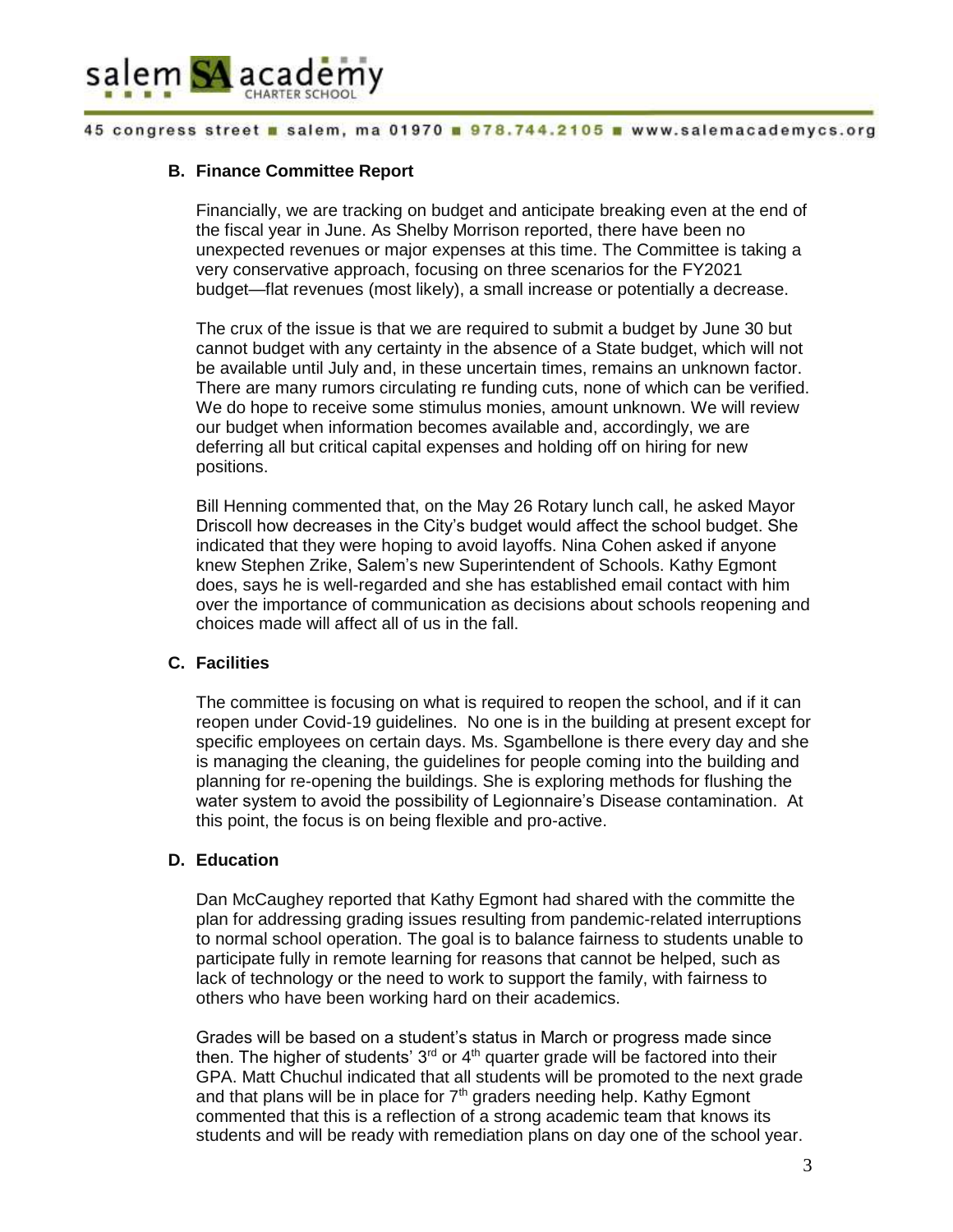

## **VII. Head of School Report**

Stephanie Callahan reported that student engagement is being tracked daily. It is fairly stable, supported by a variety of practices, e.g. study buddies, mentors, and daily phone calls. Grades reflect normal fluctuations with more than 80 percent remaining the same, about 10 percent going up, and only 6 percent showing slight decreases.

Both the Upper and Lower Schools have been doing parent conferences; staff have met with more than 80 of families and are on track to reach their goal of meeting with all families by the end of the school year. A number of family activities are on the schedule, from workshops to trivia nights to games. All of these are effective in keeping students and their families engaged.

Specific events include the end-of-year celebration for  $6<sup>th</sup>$  and 7th grades on Friday, June  $19<sup>th</sup>$ . Eighth graders will pick up their t-shirts and graduation certificate at their drive-by celebration on Thursday, June 18th, to be followed by graduation the next day in a Zoom-style ceremony.

Matt Chuchul responded to Nina Cohen's question about the number of  $8<sup>th</sup>$  and  $9<sup>th</sup>$ graders leaving SACS for other schools, indicating that it appears to be a typical year, although some students are still undecided.

Stephanie Callahan reported that the impact of Covid-19 on students' ability to complete their service learning projects has required a reassessment of grading for seniors. They have been given three options: opting out completely, taking it as a pass for credit without a grade, or completing their project. All options required some form of reflection and the 10 percent who completed the program have presented to the committee and described the impact service learning has had on them.

Stephanie also reported on hiring. Retention overall has been good. We are pleased to welcome back Dave Shiels and are hiring our first SACS graduate, Hannah Fortin. Hiring for other positions is in process.

# **VIII. Executive Director's Report**

Kathy Egmont began with the good news that our health insurance premium will go up only six percent. We will have a higher deductible but will be able to avoid raising the amount employees must pay and keeping it a flat fee, important in a year when raises are not possible. Open enrollment will take place online June 1-8.

Discussion then shifted to the pressing issue of reopening the school, a particular problem for Salem Academy given the layout of the building, limited number of classrooms, narrow hallways, and offices that will not accommodate social distancing. Other significant issues include the possible need for additional nurses and the expense of additional buses.